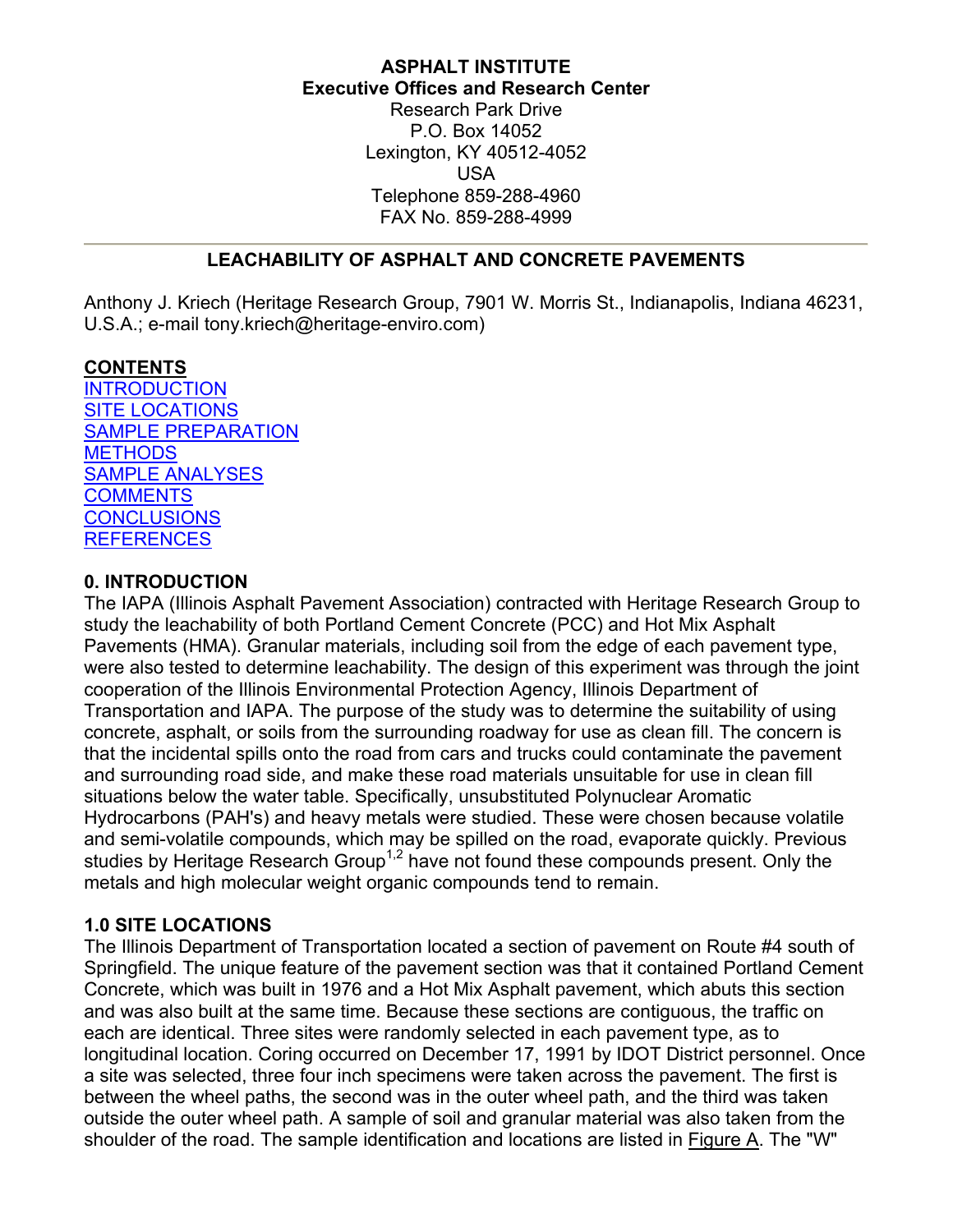<span id="page-1-0"></span>proceeding the numbers indicates white (PCC) pavements and "B" indicates black (HMA) pavements.

Heritage Research also received some laboratory prepared samples from IDOT laboratories. Sample W-0 is a Portland Cement Concrete laboratory cylinder and is considered typical of Portland Cement Concrete by IDOT. Sample B-0 is a Hot Mix Asphalt sample prepared by IDOT and the compositional mix design is also considered typical by IDOT. These samples were used as controls and are free of any potential contamination, which the road samples may have received since they were placed in 1976.

### **2.0 SAMPLE PREPARATION**

To prepare the sample for Toxic Characteristics Leachability Procedure (TCLP) in accordance with EPA guidelines, the samples were crushed to pass the 9.5 mm. sieve size. An impact crusher was used to reduce the samples to below this size.

Representative materials from each sample location were combined with other samples sites to test various hypothesis about pavement contamination. The first was that contamination may be greater between the wheel path, because this is where crankcase drippings tend to fall. To test this theory, all samples from between the wheel path were combined for each pavement type to make one sample. A second hypothesis was that the samples taken from the wheel path would be cleaner, because the tires are constantly wearing this pavement away. This idea was tested by combining all samples in the wheel path for each pavement. Samples outside the wheel path were also combined to make a sample to determine if there was a similar trend in the data. The soil samples from the shoulder were also combined to determine if the soil was higher or lower than the pavement in leachability. Finally, one transverse sample was taken from one location of each pavement type and compared to longitudinal samples to test for site specific contamination. All of these combined samples were compared to the laboratory samples of each pavement type, which had been prepared in the laboratory as a control. [Table A](#page-3-0) lists the combination of sites used to make each sample for TCLP testing.

#### **3.0 METHODS**

After the combined samples were prepared by Heritage Research, they were submitted to EMS Heritage Laboratories for TCLP testing. EMS Heritage is an EPA certified laboratory. The test methods used are listed below.

| lTest                 | <b>Method/Procedure</b> |  |  |  |  |
|-----------------------|-------------------------|--|--|--|--|
| <b>TCLP Procedure</b> | SW-846-1311             |  |  |  |  |
| PAH's                 | SW-846-8310             |  |  |  |  |
| $\blacksquare$ Metals |                         |  |  |  |  |
| <b>Barium</b>         | SW-846-7080             |  |  |  |  |
| ∥Cadmium              | SW-846-7130             |  |  |  |  |
| ∥Chromium             | SE-846-7190             |  |  |  |  |
| lLead                 | SW-846-7420             |  |  |  |  |
| Silver Arsenic        | SW-846-7760             |  |  |  |  |
| ISelenium             | SW-846-7740             |  |  |  |  |
| ∥Mercury              | SW-846-7470             |  |  |  |  |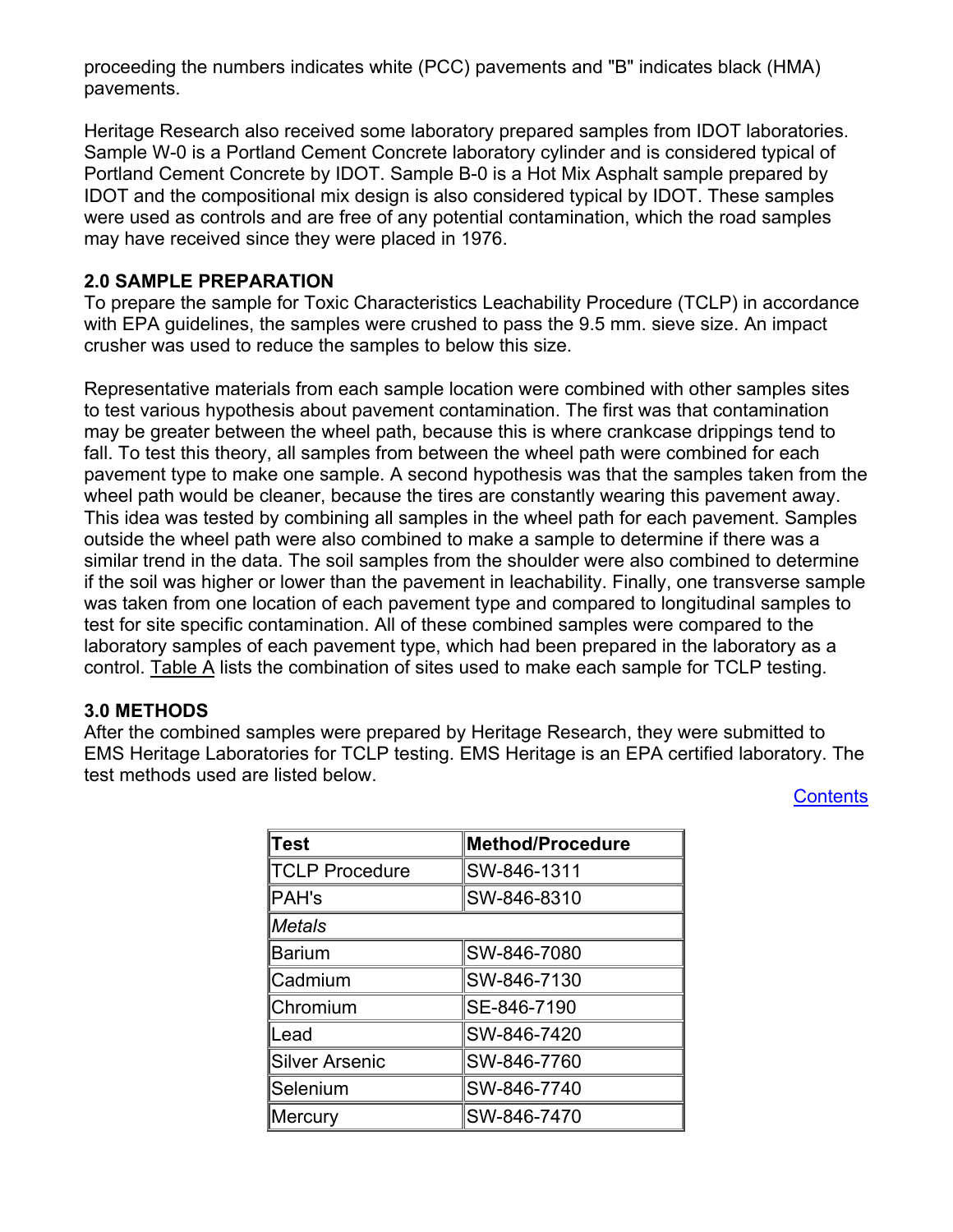### <span id="page-2-0"></span>**4.0 SAMPLE ANALYSES**

A summary of the test results from the TCLP are listed in [Table B](#page-3-0) for the Portland Cement Concrete Pavement and soil located next to this pavement type. [Table C](#page-5-0) lists the leachability of Hot Mix Asphalt samples and soil corresponding to this pavement.

Please note that PAH's are measured in ?g/L, which is parts per billion. The metal leachability is in mg/L or parts per million. The detection limit of the barium analyses varied with the sample. Because of high calcium in the leachate of some samples, the detection levels varied from 0.2 to 2.0. Matrix effects do impact on the detection level achievable in these samples.

### **5.0 COMMENTS**

5.1 Both the PCC and HMA laboratory prepared samples from IDOT had measurable amounts of metals leaching, but no measurable PAH's. The PCC sample indicated a small amount of leachable chrome. The HMA had measurable barium in the leachate.

5.2 Samples taken in the PCC section, whether taken longitudinally or transversely, showed trace amounts of naphthalene and phenanthrene in two samples. Both samples contained material from site W-3, so it could be the same contaminant. Four samples contained a small amount of Naphthalene. These values were, in all cases, less than one part per billion. One sample from the wheel path had measurable barium on the leachate.

5.3 The soil samples taken from the PCC shoulder produced no leachable PAH's. However, a measurable (3.5 ppm.) level of barium was found.

**[Contents](#page-0-0)** 

5.4 The HMA pavement appeared quite similar to the PCC pavement in leachate results. Only naphthalene and phenanthrene were found in the pavement leachate. In all cases, the level was under one part per billion. Metal leachate was confined to barium, which was present in both the laboratory and field samples. This would indicate that barium is not coming from contamination, but rather is most likely coming from the aggregate in the mixture. These values would probably be lower if the sample was not crushed, which exposes the uncoated aggregate surfaces and increasing the exposed surface area greatly.

5.5 The soil from the HMA shoulder also contained a measurable level (0.76 parts per billion) of naphthalene. Since the laboratory samples did not have measurable levels, it is possible that this came from surface contamination. Used crankcase oils and tire composition contains measurable quantities of both naphthalene and phenanthrene, and could be potential sources for these very low, but measurable values.

5.6 The hypothesis that contamination would be greater between the wheel paths than at other location was not supported by these results. Overall, the level of leachable PAH materials was too low to determine trends in the data.

# **6.0 CONCLUSIONS**

This study found that both PCC and HMA pavements each have very low levels of leachable metals and PAH materials. The relative low levels of leachable materials from both pavement types are quite similar. Soils from the shoulder of the road are quite similar in characteristics to the PCC and HMA pavements.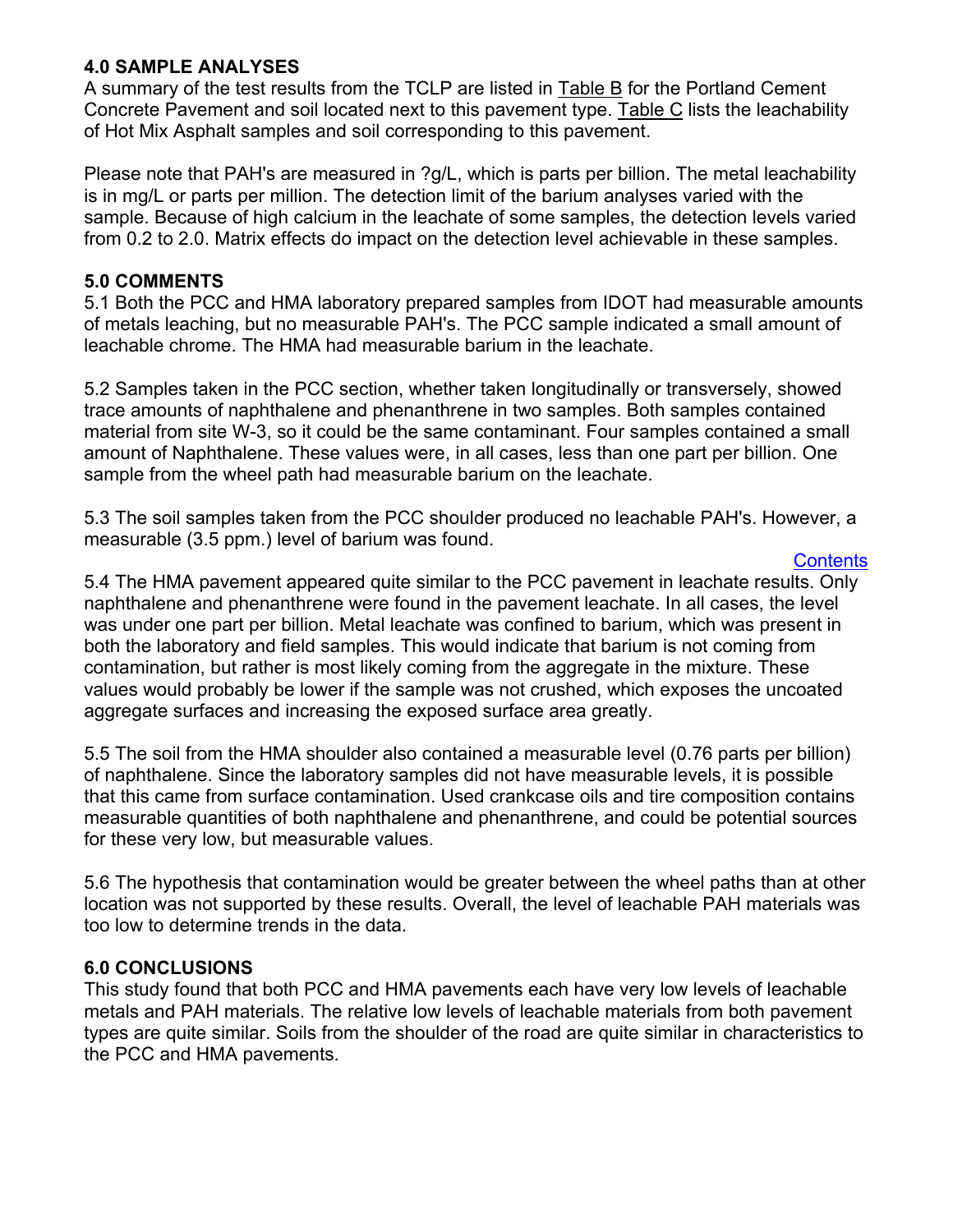# <span id="page-3-0"></span>**7.0 REFERENCES**

1. Kriech, Anthony J. *Evaluation of Hot Mix Asphalt for Leachability.* HRG #3959AOM3. October 15, 1990.

2. Kriech, Anthony J. *Evaluation of RAP for Use as a Clean Fill.* HRG #4122EM02. January 30, 1991.

| Sample #        | <b>Sample Identification</b> | <b>Description</b>                          |  |  |
|-----------------|------------------------------|---------------------------------------------|--|--|
|                 | $W-0$                        | PCC Uncontaminated, Laboratory Specimen     |  |  |
| 2               | W-1, 2, 3                    | PCC Transverse Across the Pavement          |  |  |
| 3               | W-1, 5, 9                    | PCC Between Wheel Path, Longitudinal Sample |  |  |
| 4               | W-2, 6, 10                   | PCC In Wheel Path, Longitudinal Sample      |  |  |
| 5               | W-3, 7, 11                   | PCC Outside Wheel Path, Longitudinal Sample |  |  |
| 6               | W-4, 8, 12                   | PCC Soil from Shoulder, Longitudinal Sample |  |  |
|                 | $B-0$                        | HMA Uncontaminated, Laboratory Specimen     |  |  |
| 8               | B-1, 2, 3                    | <b>HMA Transverse Across the Pavement</b>   |  |  |
| 9               | $B-1, 5, 9$                  | HMA Between Wheel Path, Longitudinal Sample |  |  |
| 10 <sup>1</sup> | $B-2, 6, 10$                 | HMA In Wheel Path, Longitudinal Sample      |  |  |
| 11              | B-3, 7, 11                   | HMA Outside Wheel Path, Longitudinal Sample |  |  |
| 12              | B-4, 8, 12                   | HMA Soil from Shoulder, Longitudinal Sample |  |  |

**TABLE A** Sample Identification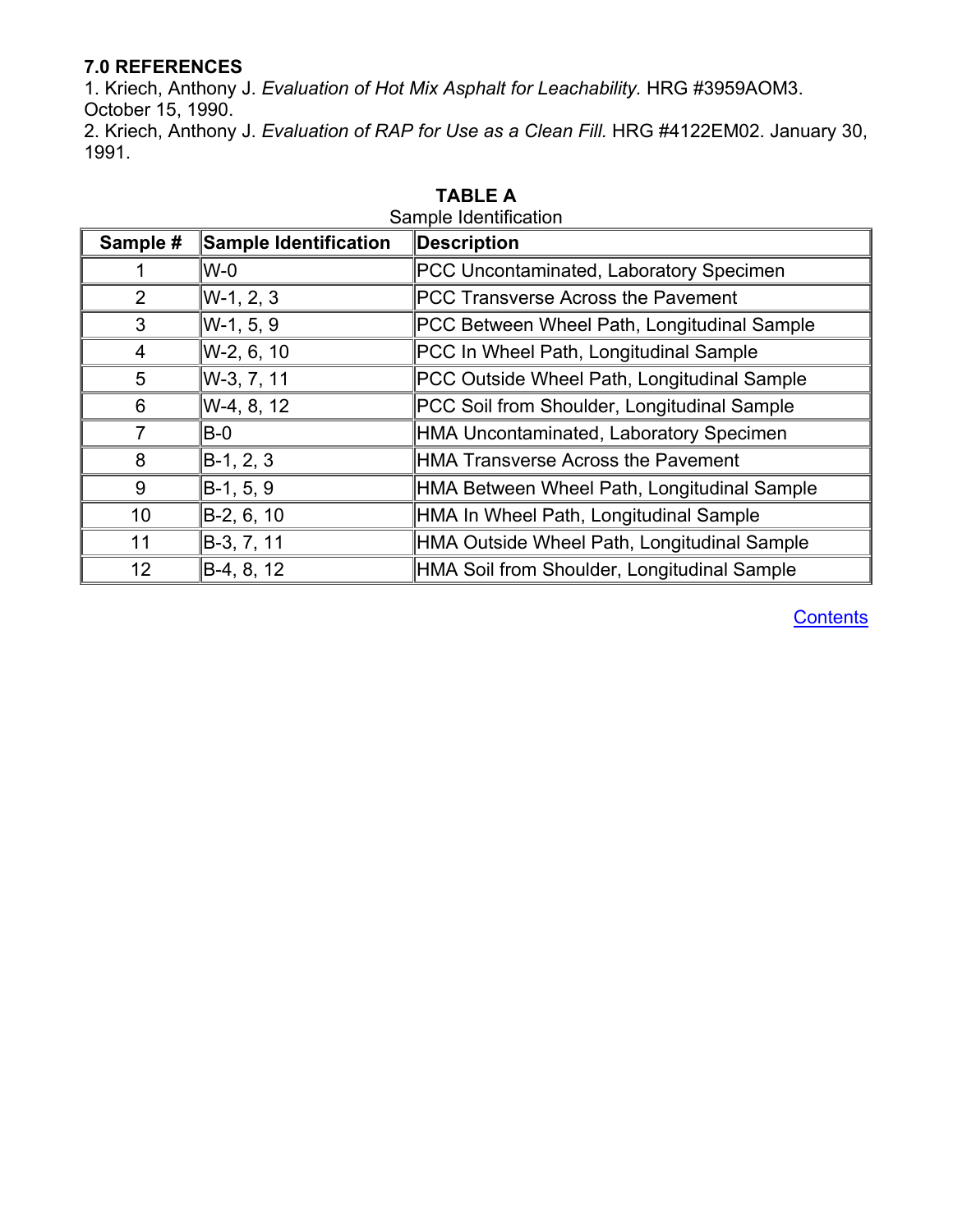**TABLE B**  Illinois TCLP Test Results for Portland Cement Concrete Cores

| Sample Number          | 1<br>(Control) | $\overline{2}$ | 3           | $\overline{\mathbf{4}}$ | 5            | 6 (Soil)     |                           |
|------------------------|----------------|----------------|-------------|-------------------------|--------------|--------------|---------------------------|
| <b>Site Number</b>     | $W-0$          | $W-1, 2, 3$    | $W-1, 3, 9$ | $\bf{W-2,6,10}$         | W-<br>3,7,11 | W-<br>4,8.12 | Heritage<br>Det.<br>Limit |
| PAH's, µ/L             |                |                |             |                         |              |              |                           |
| Naphthalene            | <b>BDL</b>     | 0.44           | 0.21        | 0.23                    | 0.26         | <b>BDL</b>   | 0.16                      |
| Acenaphthylene         | <b>BDL</b>     | <b>BDL</b>     | <b>BDL</b>  | <b>BDL</b>              | <b>BDL</b>   | <b>BDL</b>   | 0.25                      |
| Acenaphthene           | <b>BDL</b>     | <b>BDL</b>     | <b>BDL</b>  | <b>BDL</b>              | <b>BDL</b>   | <b>BDL</b>   | 0.16                      |
| Fluorene               | <b>BDL</b>     | <b>BDL</b>     | <b>BDL</b>  | <b>BDL</b>              | <b>BDL</b>   | <b>BDL</b>   | 0.019                     |
| Phenanthrene           | <b>BDL</b>     | 0.44           | <b>BDL</b>  | <b>BDL</b>              | 0.26         | <b>BDL</b>   | 0.16                      |
| Anthracene             | <b>BDL</b>     | <b>BDL</b>     | <b>BDL</b>  | <b>BDL</b>              | <b>BDL</b>   | <b>BDL</b>   | 0.021                     |
| Fluoranthene           | <b>BDL</b>     | <b>BDL</b>     | <b>BDL</b>  | <b>BDL</b>              | <b>BDL</b>   | <b>BDL</b>   | 0.021                     |
| Pyrene                 | <b>BDL</b>     | <b>BDL</b>     | <b>BDL</b>  | <b>BDL</b>              | <b>BDL</b>   | <b>BDL</b>   | 0.075                     |
| Benzo(A)Anthracene     | <b>BDL</b>     | <b>BDL</b>     | <b>BDL</b>  | <b>BDL</b>              | <b>BDL</b>   | <b>BDL</b>   | 0.013                     |
| Chrysene               | <b>BDL</b>     | <b>BDL</b>     | <b>BDL</b>  | <b>BDL</b>              | <b>BDL</b>   | <b>BDL</b>   | 0.041                     |
| Benzo(B)Fluoranthene   | <b>BDL</b>     | <b>BDL</b>     | <b>BDL</b>  | <b>BDL</b>              | <b>BDL</b>   | <b>BDL</b>   | 0.029                     |
| Benzo(K)Fluoranthene   | <b>BDL</b>     | <b>BDL</b>     | <b>BDL</b>  | <b>BDL</b>              | <b>BDL</b>   | <b>BDL</b>   | 0.013                     |
| Benzo(A)Pyrene         | <b>BDL</b>     | <b>BDL</b>     | <b>BDL</b>  | <b>BDL</b>              | <b>BDL</b>   | <b>BDL</b>   | 0.023                     |
| Dibenzo(A,H)Anthracene | <b>BDL</b>     | <b>BDL</b>     | <b>BDL</b>  | <b>BDL</b>              | <b>BDL</b>   | <b>BDL</b>   | 0.085                     |
| Benzo(G,H,I)Perylene   | <b>BDL</b>     | <b>BDL</b>     | <b>BDL</b>  | <b>BDL</b>              | <b>BDL</b>   | <b>BDL</b>   | 0.14                      |
| Indeno(1,2,3-cd)Pyrene | <b>BDL</b>     | <b>BDL</b>     | <b>BDL</b>  | <b>BDL</b>              | <b>BDL</b>   | <b>BDL</b>   | 0.028                     |
| Metals, mg/L           |                |                |             |                         |              |              |                           |
| <b>Barium</b>          | <b>BDL</b>     | <b>BDL</b>     | <b>BDL</b>  | $1.2*$                  | <b>BDL</b>   | 3.5          | 2.000                     |
| Cadmium                | <b>BDL</b>     | <b>BDL</b>     | <b>BDL</b>  | <b>BDL</b>              | <b>BDL</b>   | <b>BDL</b>   | 0.020                     |
| Chromium               | 0.072          | <b>BDL</b>     | <b>BDL</b>  | <b>BDL</b>              | <b>BDL</b>   | <b>BDL</b>   | 0.050                     |
| Lead                   | <b>BDL</b>     | <b>BDL</b>     | <b>BDL</b>  | <b>BDL</b>              | <b>BDL</b>   | <b>BDL</b>   | 0.200                     |
| Silver                 | <b>BDL</b>     | <b>BDL</b>     | <b>BDL</b>  | <b>BDL</b>              | <b>BDL</b>   | <b>BDL</b>   | 0.040                     |
| Arsenic                | <b>BDL</b>     | <b>BDL</b>     | <b>BDL</b>  | <b>BDL</b>              | <b>BDL</b>   | <b>BDL</b>   | 0.005                     |
| Selenium               | <b>BDL</b>     | <b>BDL</b>     | <b>BDL</b>  | <b>BDL</b>              | <b>BDL</b>   | <b>BDL</b>   | 0.010                     |
| Mercury                | <b>BDL</b>     | <b>BDL</b>     | <b>BDL</b>  | <b>BDL</b>              | <b>BDL</b>   | <b>BDL</b>   | 0.005                     |

• This sample had a detection limit for barium of 0.2.